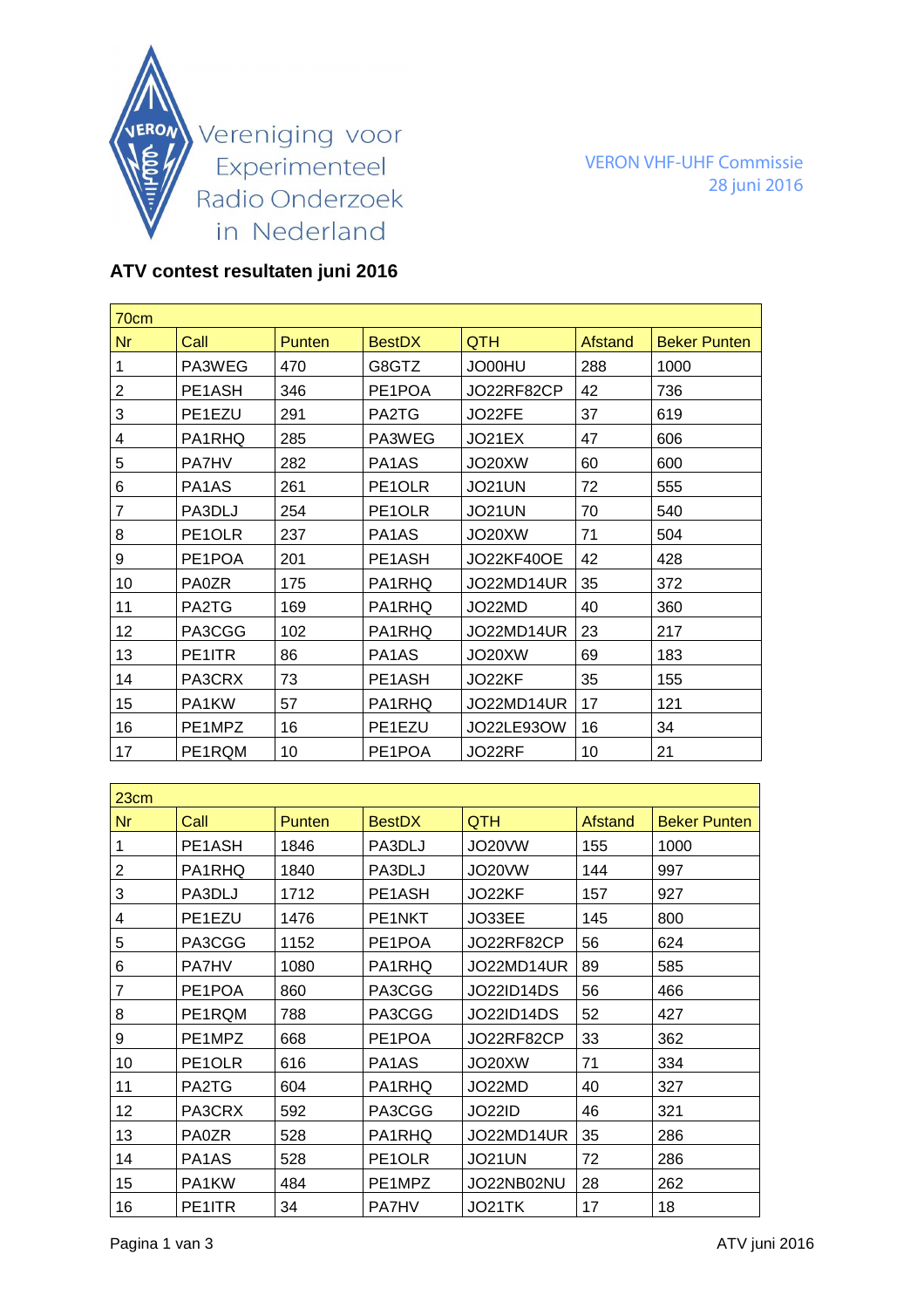| 13cm           |                                |               |                                |            |         |                     |
|----------------|--------------------------------|---------------|--------------------------------|------------|---------|---------------------|
| Nr             | Call                           | <b>Punten</b> | <b>BestDX</b>                  | <b>QTH</b> | Afstand | <b>Beker Punten</b> |
|                | PE1ASH                         | 4650          | PA3DLJ                         | JO20VW     | 155     | 1250                |
| $\overline{2}$ | PA1RHQ                         | 4320          | PA3DLJ                         | JO20VW     | 144     | 1161                |
| 3              | PA3CGG                         | 3780          | PE1DWQ                         | JO22VW     | 116     | 1016                |
| 4              | PA3DLJ                         | 3560          | PE1ASH                         | JO22KF     | 157     | 957                 |
| 5              | PE1EZU                         | 2450          | PE1DWQ                         | JO22VW     | 100     | 659                 |
| 6              | <b>PA7HV</b>                   | 2410          | PA1RHQ                         | JO22MD14UR | 89      | 648                 |
| 7              | PE1POA                         | 2150          | PA3CGG                         | JO22ID14DS | 56      | 578                 |
| 8              | PE1RQM                         | 1545          | PA3CGG                         | JO22ID14DS | 52      | 415                 |
| 9              | PE1OLR                         | 1540          | PA <sub>1</sub> A <sub>S</sub> | JO20XW     | 71      | 414                 |
| 10             | PA2TG                          | 1325          | PA1RHQ                         | JO22MD     | 40      | 356                 |
| 11             | PA <sub>1</sub> A <sub>S</sub> | 1320          | PE1OLR                         | JO21UN     | 72      | 355                 |
| 12             | PE1MPZ                         | 1270          | PE1POA                         | JO22RF82CP | 33      | 341                 |
| 13             | PA3CRX                         | 960           | PA3CGG                         | JO22ID     | 46      | 258                 |
| 14             | PA1KW                          | 550           | PE1MPZ                         | JO22NB02NU | 28      | 148                 |

| 9 <sub>cm</sub> |        |               |               |                   |         |                     |  |
|-----------------|--------|---------------|---------------|-------------------|---------|---------------------|--|
| <b>Nr</b>       | Call   | <b>Punten</b> | <b>BestDX</b> | <b>QTH</b>        | Afstand | <b>Beker Punten</b> |  |
|                 | PE1ASH | 805           | PE1POA        | JO22RF82CP        | 42      | 1500                |  |
| 2               | PA3CRX | 670           | PA3CGG        | <b>JO22ID</b>     | 46      | 1248                |  |
| 3               | PA3CGG | 610           | PA3CRX        | JO22QE51EF        | 48      | 1137                |  |
| $\overline{4}$  | PE1EZU | 320           | PA3CGG        | <b>JO22ID14DS</b> | 22      | 596                 |  |
| 5               | PE1POA | 255           | PE1ASH        | <b>JO22KF40OE</b> | 42      | 475                 |  |
| 6               | PA1KW  | 50            | PE1ASH        | <b>JO22KF40OE</b> | 5       | 93                  |  |

| 6 <sub>cm</sub> |        |               |               |            |         |                     |
|-----------------|--------|---------------|---------------|------------|---------|---------------------|
| <b>Nr</b>       | Call   | <b>Punten</b> | <b>BestDX</b> | <b>QTH</b> | Afstand | <b>Beker Punten</b> |
|                 | PA3CRX | 1935          | PA3CGG        | JO22ID14DS | 50      | 1500                |
| 2               | PA1RHQ | 1300          | PA3WEG        | JO21EX     | 47      | 1008                |
| 3               | PA3CGG | 1225          | PA3CRX/P      | JO22QA39UX | 48      | 950                 |
| 4               | PE1ASH | 1210          | PA3WEG        | JO21EX     | 42      | 938                 |
| 5               | PE1EZU | 1150          | PE1POA        | JO22RF82CP | 33      | 891                 |
| 6               | PA3WEG | 1030          | PA1RHQ        | JO22MD     | 49      | 798                 |
|                 | PE1POA | 630           | PE1EZU        | JO22LE930W | 33      | 488                 |
| 8               | PA1KW  | 425           | PA1RHQ        | JO22MD14UR | 17      | 329                 |
| 9               | PA2TG  | 210           | PA3WEG        | JO21EX     | 24      | 163                 |
| 10              | PE1RQM | 70            | PA3CRX/P      | JO22QA     | 14      | 54                  |

| 3cm            |        |               |               |            |         |                     |  |
|----------------|--------|---------------|---------------|------------|---------|---------------------|--|
| <b>Nr</b>      | Call   | <b>Punten</b> | <b>BestDX</b> | <b>QTH</b> | Afstand | <b>Beker Punten</b> |  |
| 1              | PA3CGG | 815           | PE1MPZ        | JO22NB02NU | 30      | 1500                |  |
| $\overline{2}$ | PE1EZU | 605           | PE1POA        | JO22RF82CP | 33      | 1113                |  |
| $\overline{3}$ | PA1RHQ | 540           | PA3CGG        | JO22ID14DS | 23      | 994                 |  |
| $\overline{4}$ | PE1ASH | 500           | PE1MPZ        | JO22NB02NU | 23      | 920                 |  |
| 5              | PE1MPZ | 320           | PA3CGG        | JO22ID14DS | 30      | 589                 |  |
| 6              | PA1KW  | 245           | PA1RHQ        | JO22MD14UR | 17      | 451                 |  |
|                | PE1POA | 165           | PE1EZU        | JO22LE930W | 33      | 304                 |  |